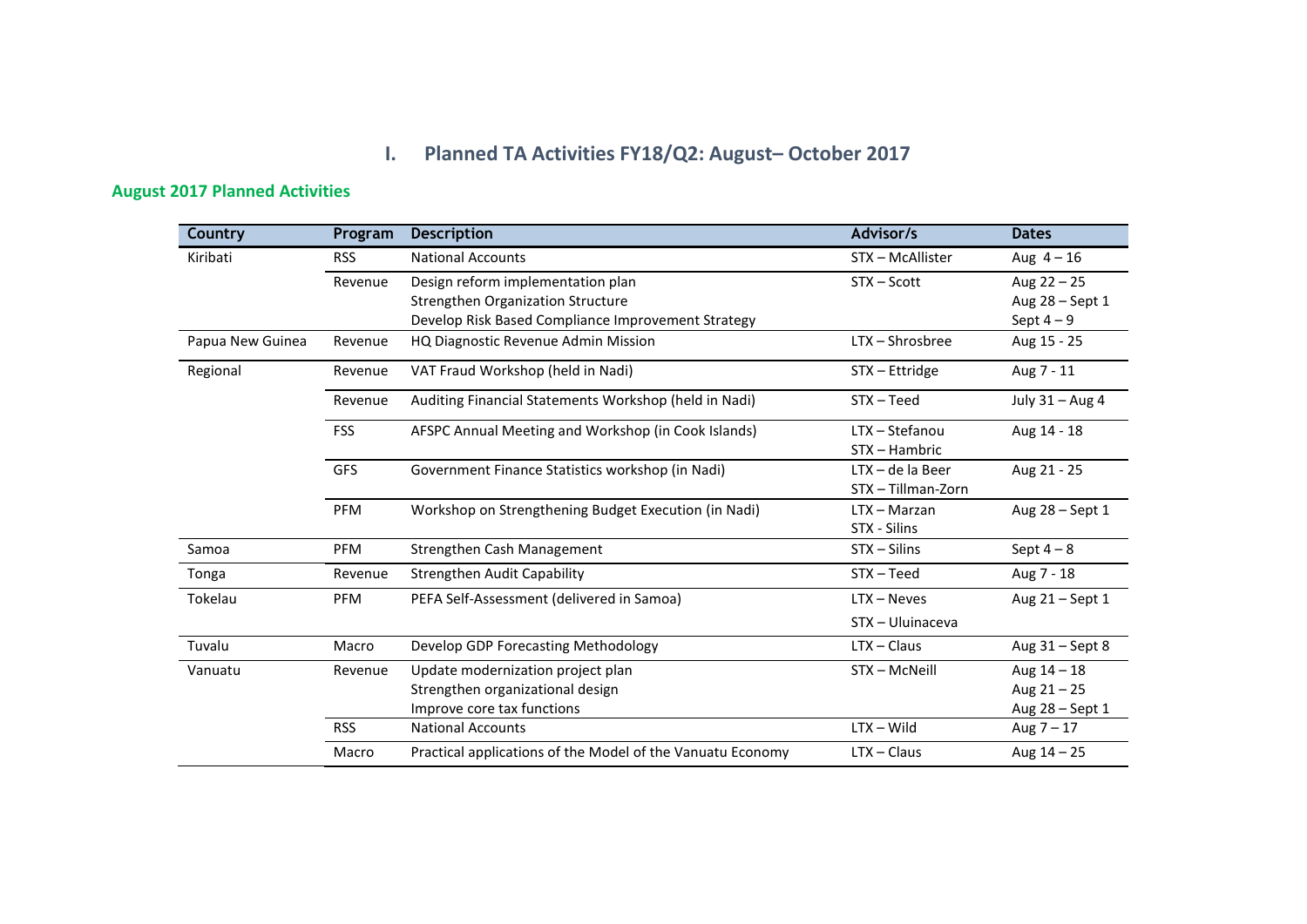## **September 2017 Planned Activities**

| <b>Country</b>  | Program    | <b>Description</b>                                      | Advisor/s          | <b>Dates</b>      |
|-----------------|------------|---------------------------------------------------------|--------------------|-------------------|
| Fiji            | <b>PFM</b> | Development of Internal Audit Risk Assessment Framework | STX - Morrison     | Sept $25 - Oct 6$ |
| <b>FSM</b>      | Revenue    | Strengthen on-time Filing                               | $STX - Bell$       | Sept $11 - 15$    |
|                 |            | Strengthen on-time Payment                              |                    | Sept $8 - 22$     |
|                 |            | <b>Strengthen Taxpayer Services</b>                     |                    | Sept 25 - 29      |
| Nauru           | <b>RSS</b> | <b>National Accounts</b>                                | $LTX - Wild$       | $Sep 4 - 15$      |
|                 | <b>GFS</b> | <b>Government Financial Statistics</b>                  | LTX de la Beer     | Sep $26 - Oct 6$  |
| Palau           | Macro      | Forecasting GDP and revenues                            | $LTX - Class$      | Sept 4 - 15       |
| Regional        | Revenue    | PITAA Annual Heads Meeting (in Samoa)                   | $LTX - Shrosbree$  | Sept $12 - 15$    |
|                 |            | Senior Management Training (in Samoa)                   | $LTX - Shrosbree$  | Sept 18 - 20      |
|                 |            |                                                         | STX - McNeill      |                   |
| Samoa           | <b>GFS</b> | <b>GFS</b>                                              | $LTX - de$ la Beer | Sept 4 - 15       |
|                 | Revenue    | Strengthen Compliance Risk Management                   | LTX - Shrosbree    | Sept 21 - 22      |
| Solomon Islands | <b>FSS</b> | Strengthen RBS Framework                                | LTX - Stefanou     | Sept $4-12$       |
|                 |            |                                                         | STX – Henderson    |                   |
| Vanuatu         | <b>FSS</b> | Strengthen RBS Framework                                | LTX – Stefanou     | Sept $18 - 22$    |
|                 |            |                                                         | STX - Jackson      |                   |